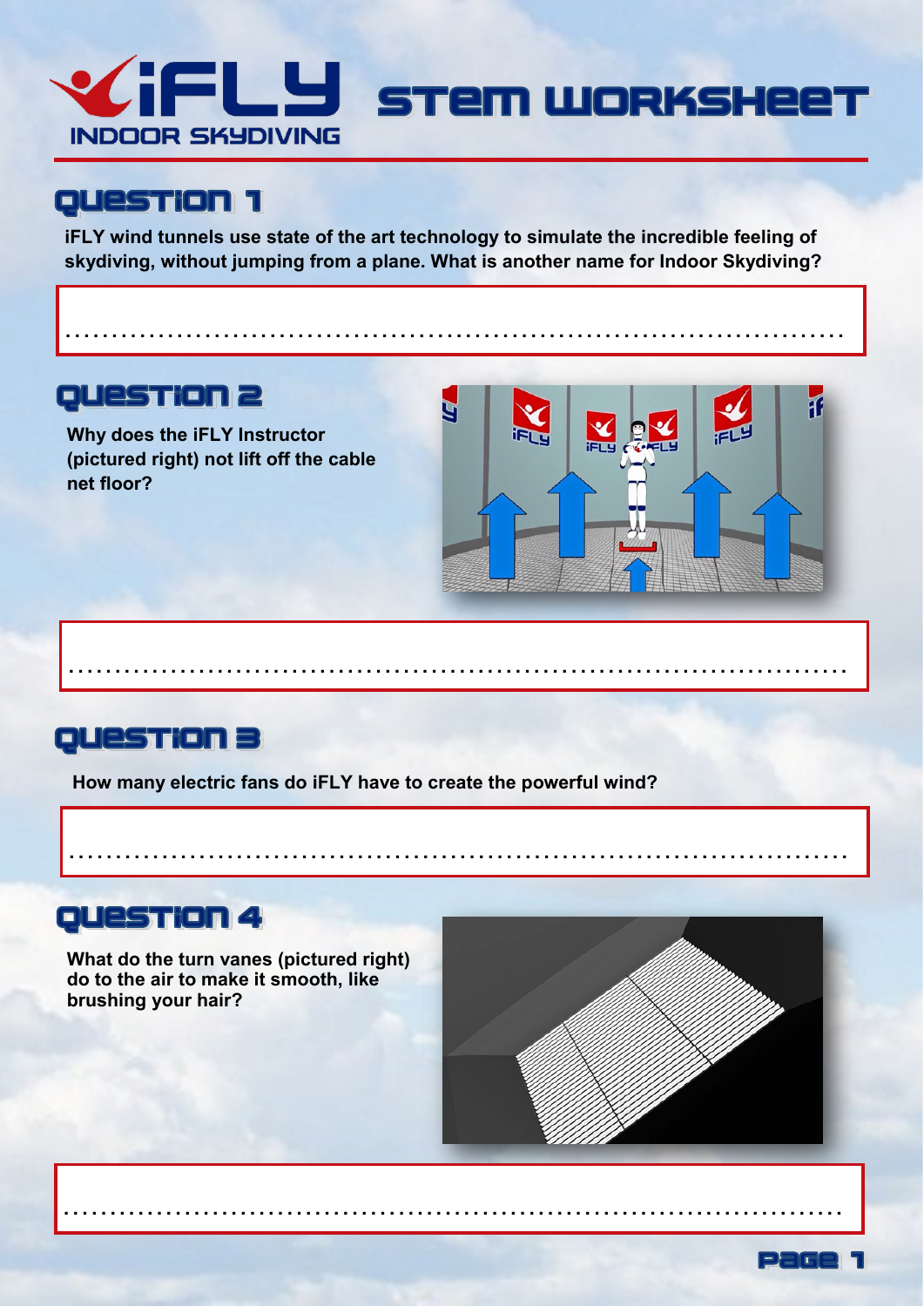

**How many turn vanes will the air pass through once it has completed a full circuit of the wind tunnel system?** 

…………………………………………………………………………

…………………………………………………………………………

…………………………………………………………………………

## **QUESTION 6**

**How many fans do iFLY have in the basement?** 

## QUESTION 7

**What stops flyers being sucked up to the ceiling?** 

## **QUESTION 8**

**What are the three factors (pictured right) that cause the temperature of the air to heat up?** 



| 3) |  |
|----|--|

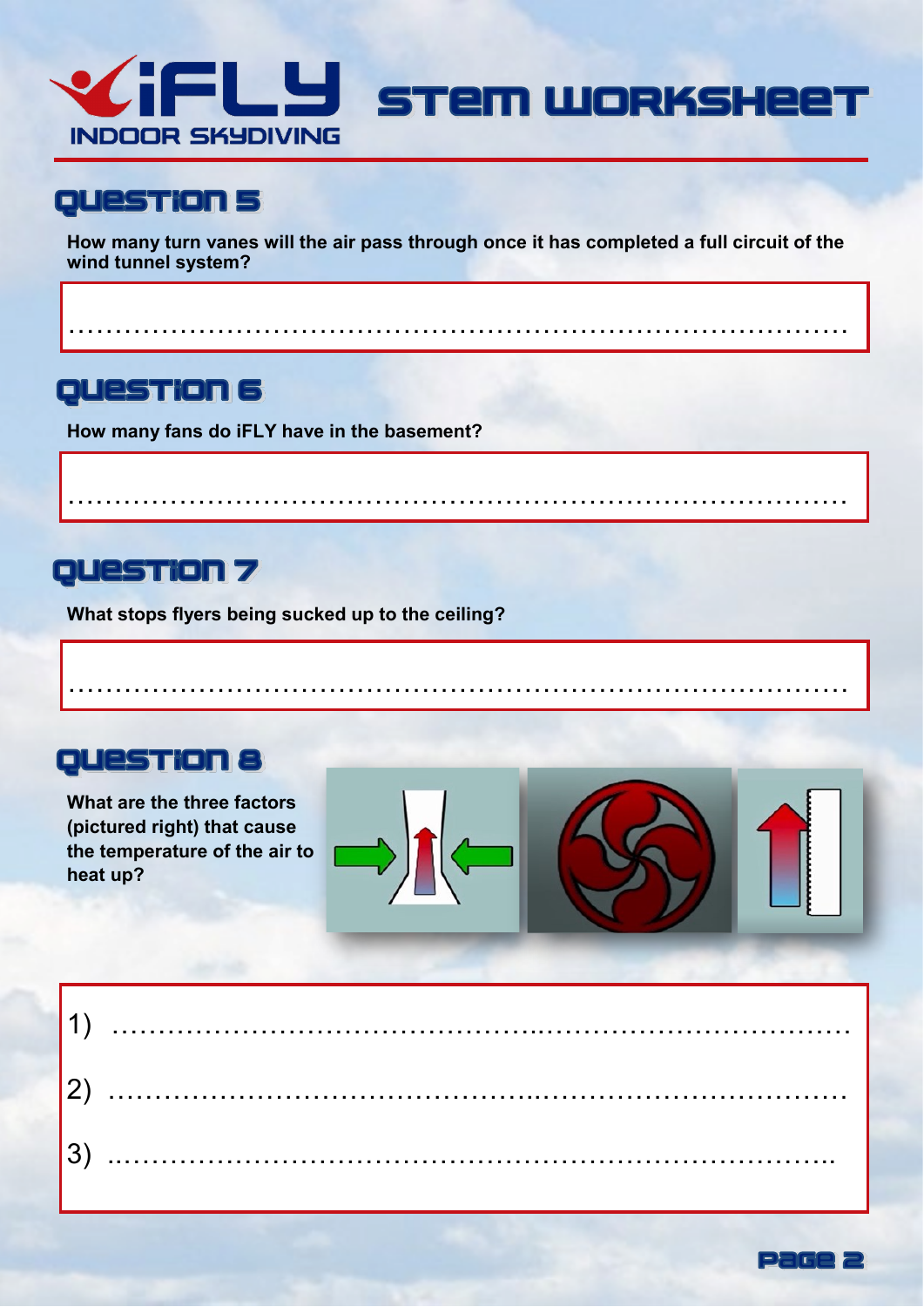

**What is the name given to the part of the tunnel (pictured right) that opens and closes to alter the temperature of the air?** 

## QUESTION 10

**When a skydiver jumps out of a plane, what is the name of the force that pulls a skydiver toward the ground?** 

…………………………………………………………………………

## **QUESTION 11**

**At the point a skydiver stops accelerating during freefall, what have they reached?** 

…………………………………………………………………………

…………………………………………………………………………

## **QUestion 12**

**What is the equation to calculate terminal velocity?**

…………………………

……………..…...…

# **= Terminal Velocity**

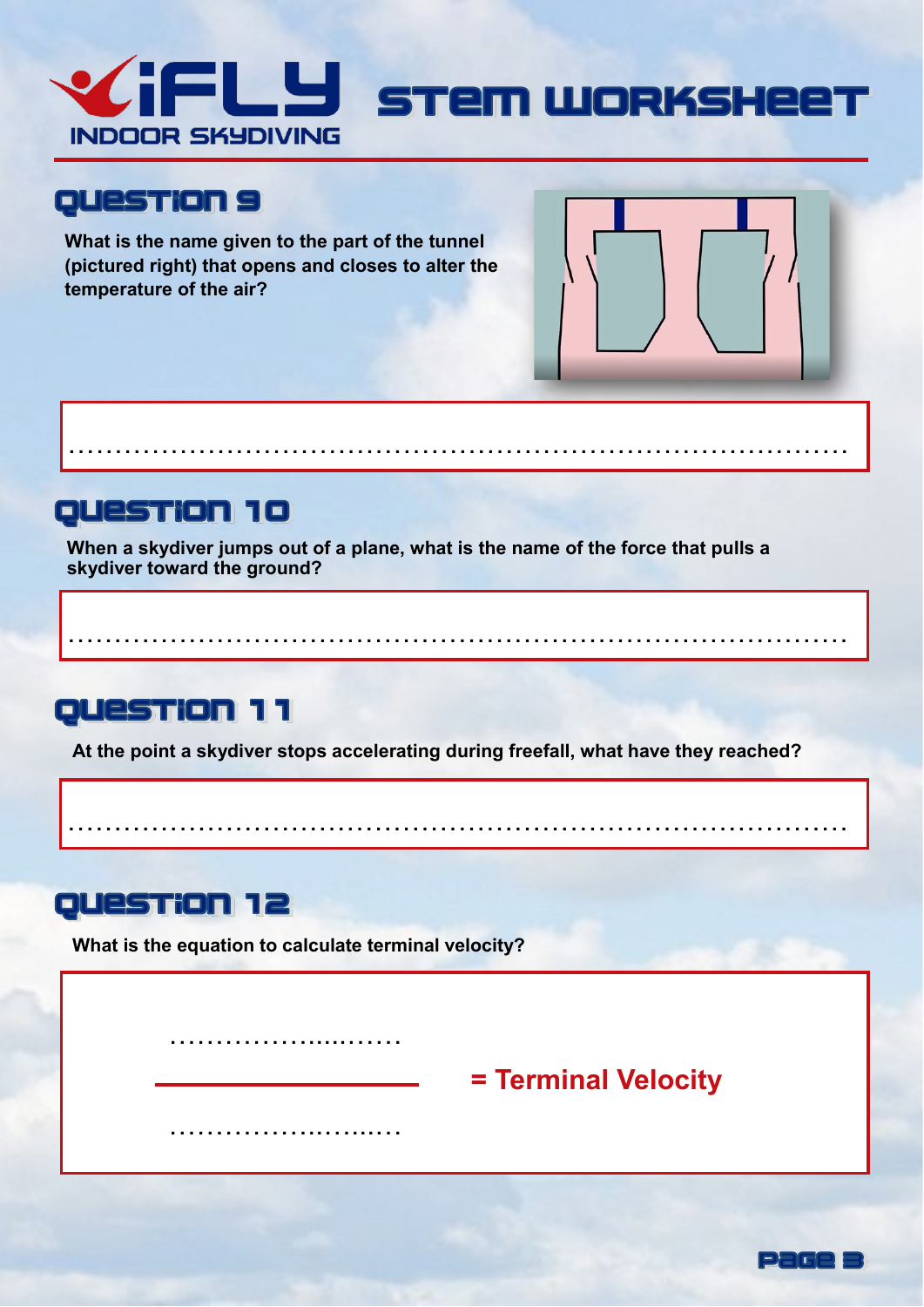

…………………………………………………………………………

### QUESTION 13

**How long does it typically take for a skydiver to reach terminal velocity?** 

### QUESTION 14

**Fill in the blanks:**

- Air d  $\angle$   $\angle$   $\angle$   $\angle$   $\angle$   $\angle$  affects the freefall speed of a skydiver.
- Air is  $t_{\_---}$  at higher altitudes, so a skydiver will fall  $f_{\_---}$

…………………………………………………………………………

…………………………………………………………………………

### QUESTION 15

**Which flyer (pictured right) will fall faster, the lighter or heavier one, and why?** 



## QUestion 16

**Which flyer (pictured right) will fall slower, the taller or a shorter one, and why?** 



Page 4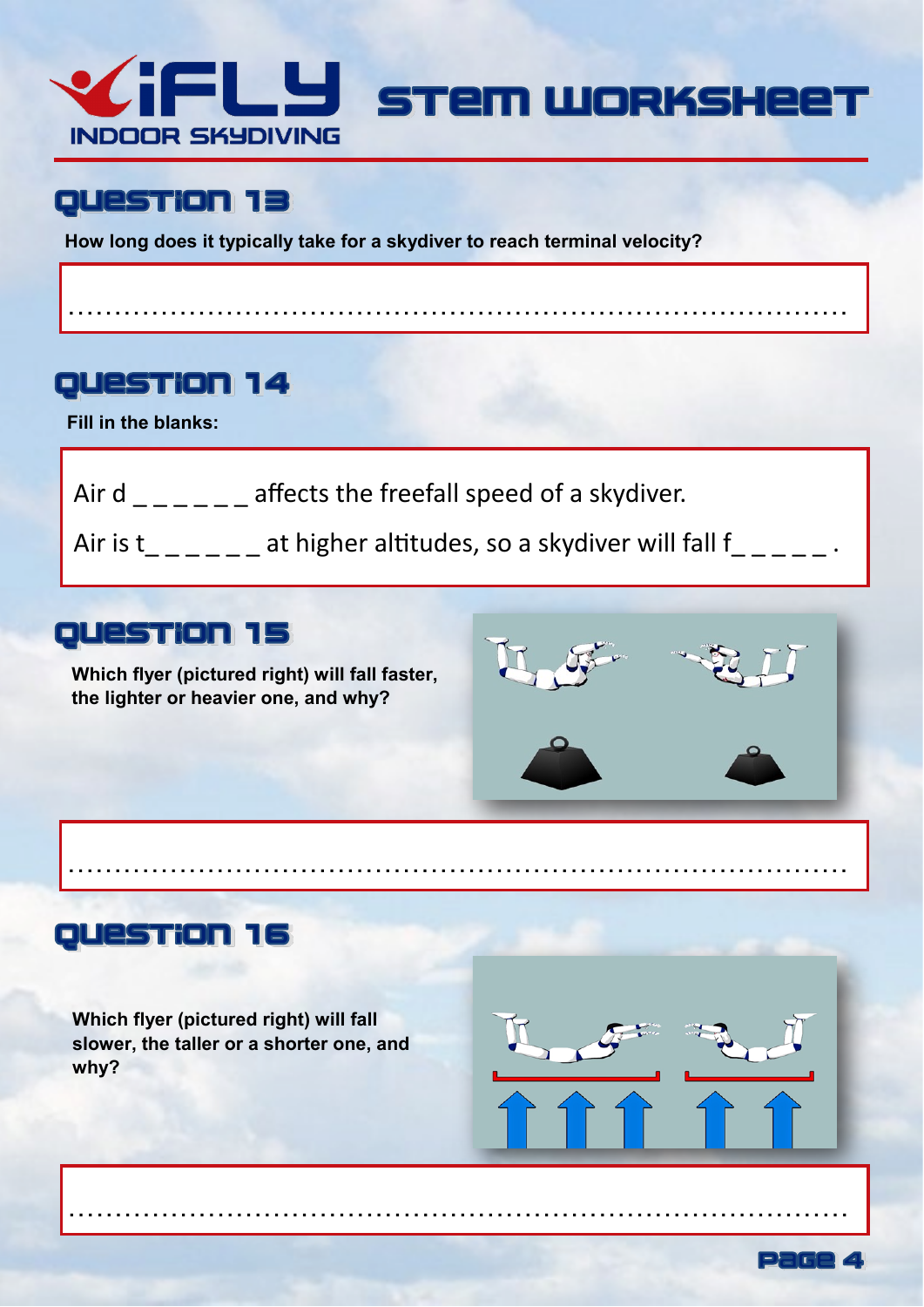

**What 3 body parts can a flyer use to control their speed and direction of movement?** 

| I3) |  |  |  |  |  |  |  |  |  |  |  |  |  |  |  |  |  |  |  |  |  |  |  |  |  |  |  |  |  |  |  |  |  |  |  |
|-----|--|--|--|--|--|--|--|--|--|--|--|--|--|--|--|--|--|--|--|--|--|--|--|--|--|--|--|--|--|--|--|--|--|--|--|

# **QUESTION 18**

**A flyer can change their body shape so that they fall faster or slower. What change are they making to their body to cause this?** 

…………………………………………………………………………

# QUESTION 19

**A skydiver's surface area causes resistance to the air. What is another name for this force?** 

…………………………………………………………………………

…………………………………………………………………………

…………………………………………………………………………

Page

## QUESTION 20

**What do you not need to pack in your bag when you come to iFLY?** 

# **QUESTION 21**

**How best can you experience the amazing physics behind body flight?**